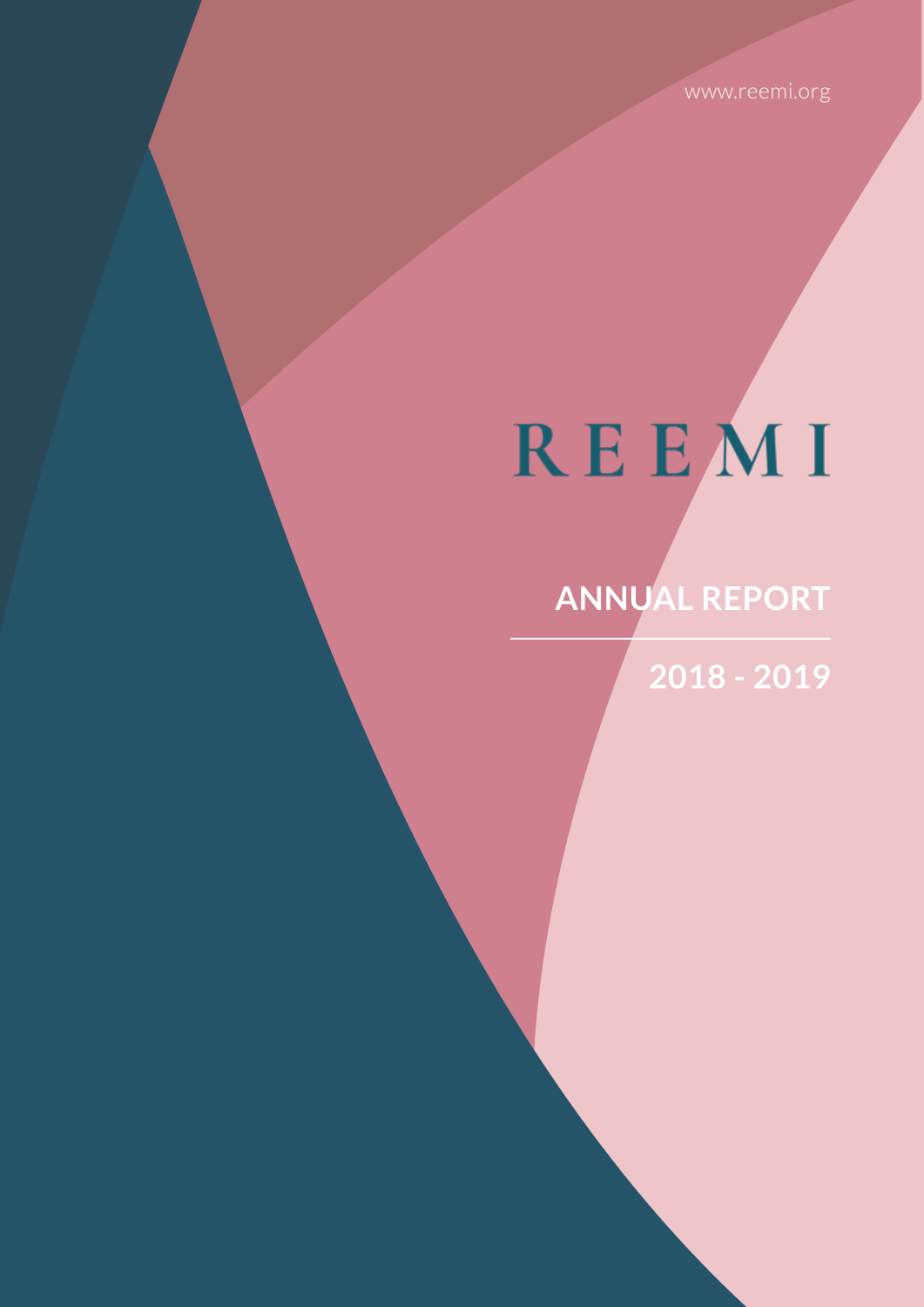#### **Reemi Charitable Trust**

### Table of Contents

| Overview                                  | 4         |
|-------------------------------------------|-----------|
| <b>About Us</b>                           | 5         |
| Stories from the field                    | $6 - 7$   |
| Strategic Approach                        | 8         |
| Our Work in 2018-2019                     | $9 - 12$  |
| <b>Financials</b>                         | $13 - 21$ |
| <b>About Financials</b>                   | 13        |
| <b>Approval of Financial Report</b>       | 14        |
| <b>Statement of Financial Performance</b> | 15        |
| <b>Statement of Financial Position</b>    | 16        |
| <b>Statement of Cash Flows</b>            | 17        |
| <b>Statement of Accounting Policies</b>   | 18        |
| Notes to the Performance Report           | $19 - 21$ |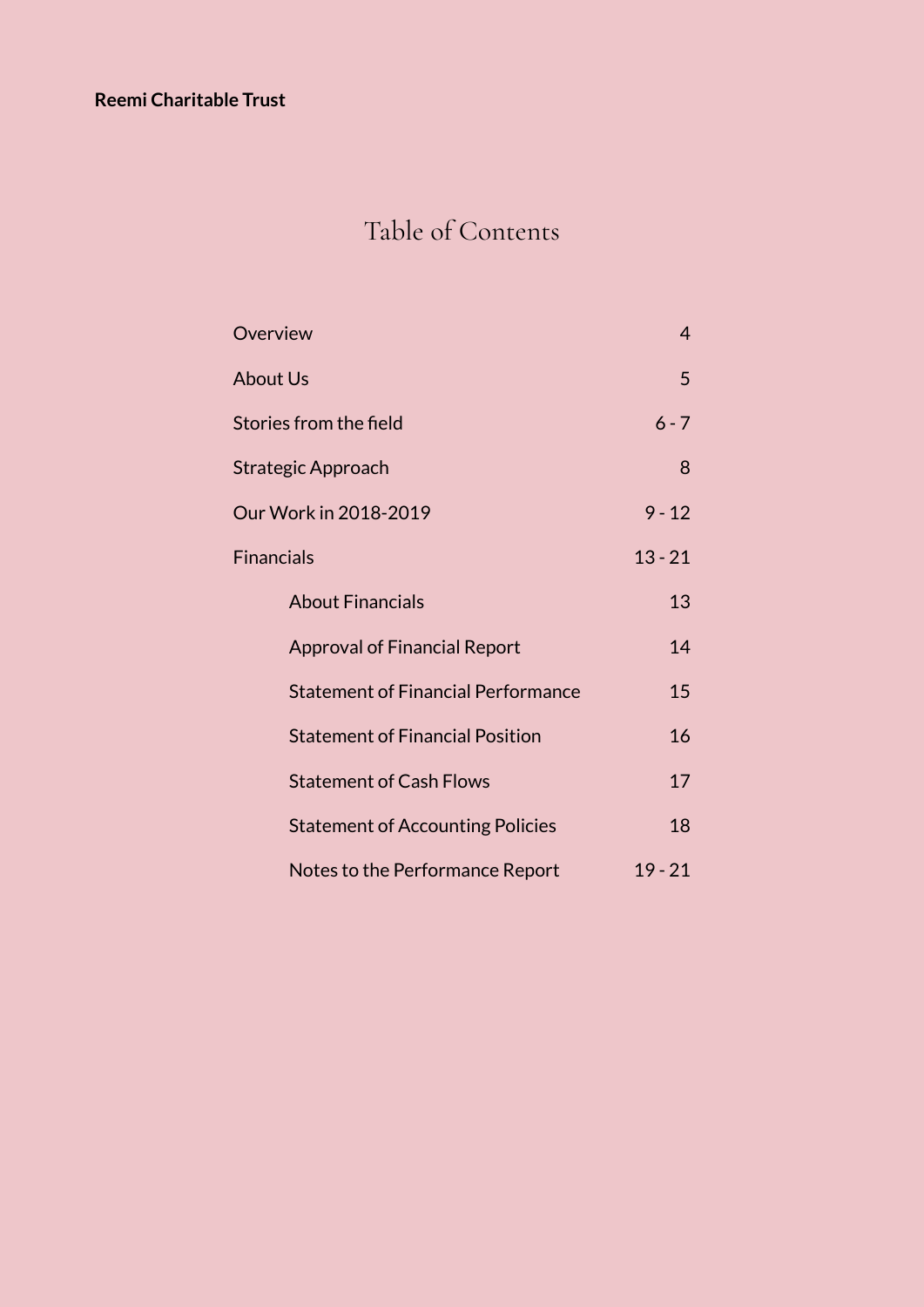### **Reemi Charitable Trust**

| <b>Date of Formation</b>  | 7 December 2018                                                                                                                 |
|---------------------------|---------------------------------------------------------------------------------------------------------------------------------|
| <b>Nature of Business</b> | <b>Health Services</b>                                                                                                          |
| <b>Charitable Trust</b>   | Registered Charity CC56441                                                                                                      |
| <b>Address</b>            | 49A Landscape Road<br>Mount Eden Auckland 1024                                                                                  |
| <b>Trustees</b>           | Ashleigh Grace Howan<br>Catherine Elizabeth de Zwaan<br>Emily Ying Hey Au-Young<br>Jonathan Charles Dann<br>Kate Maree Falconer |
| <b>Accountants</b>        | TF Accounting Ltd.                                                                                                              |
| <b>IRD Number</b>         | 128 352 031                                                                                                                     |
| <b>Bankers</b>            | <b>Bank of New Zealand</b>                                                                                                      |
| <b>Solicitors</b>         | Cooper Rapley Lawyers                                                                                                           |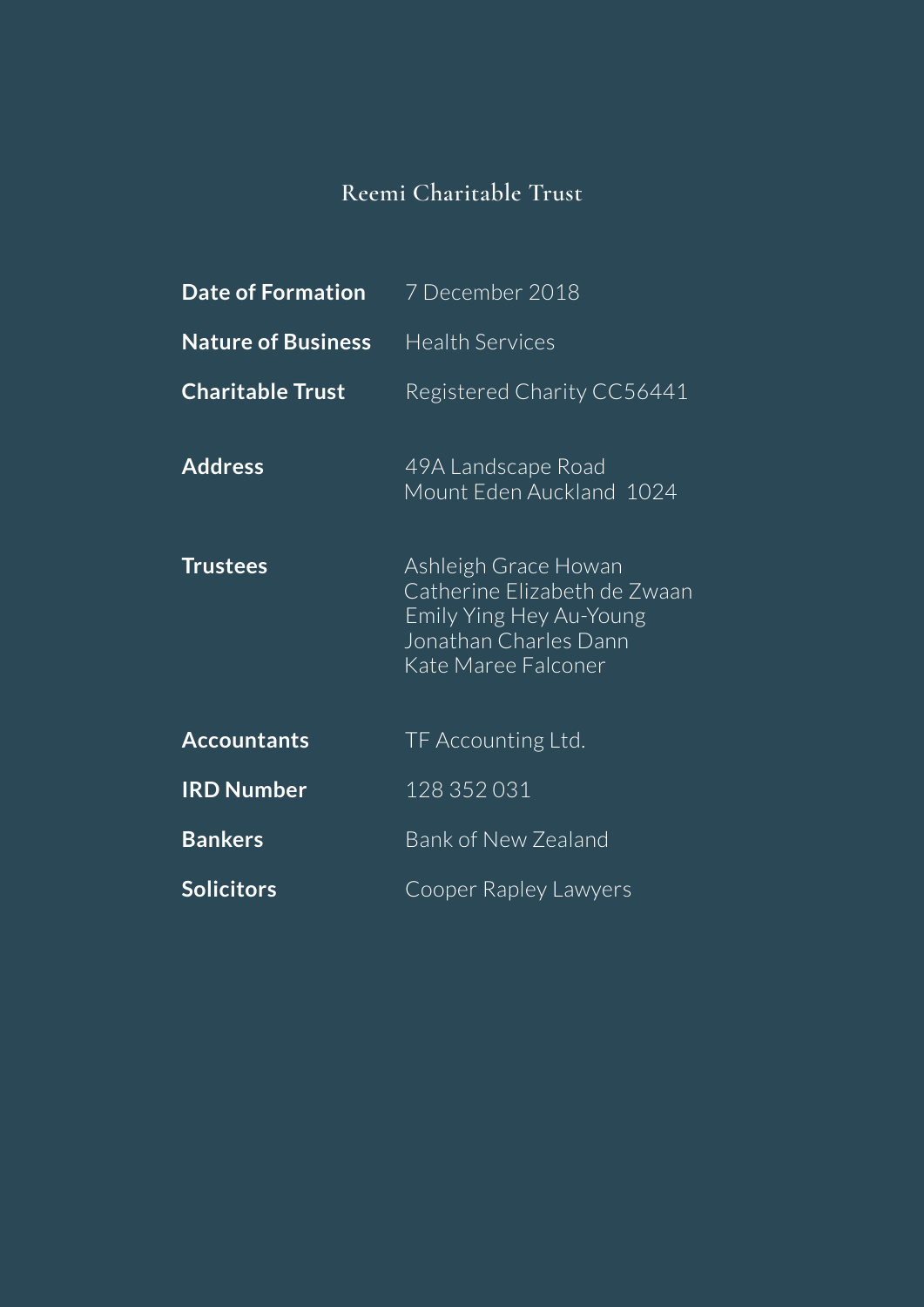#### **INTRODUCTION**

Hi!

Reemi was launched to be a women-led social enterprise dedicated to ensuring vulnerable women have access to health education and sustainable menstrual products.

All around the world, sanitary products are either unaffordable or inaccessible. Instead, many women use alternatives that are unhygienic, leading to infections and in some cases, death.

One study reported that 73% of Bangladeshi factory workers missed an average of six days of work per month (resulting in unpaid days) due to infections caused by unhygienic menstrual cloth or rags.

This past year, our emphasis has been on getting started and using a design-thinking model to develop solutions for people that need them the most.

We have spent the year conducting research, developed prototypes, sourcing, testing products and building strong partnerships with both local development organisations and large apparel brands.

We believe that Reemi is creating change. We are engaging in cross-sector partnerships through business cases that are effective and long lasting. Our approach is collaborative, partnering across the garment industry with apparel brands, manufacturing partners and women working in the factories.

By developing innovative menstrual products and education, women have access to sustainable, culturally appropriate and hygienic solutions.

Reemi is shifting the conversation to address challenges in women's health and tackling what has been a taboo so that women can thrive and fully participate in society.

- Emily Au-Young & Ashleigh Howan

#### **OUR BIG GOAL**

Reemi is working to see women all around the world achieve the following objectives:

- All women everywhere can access reusable, sustainably product, quality, hygienic menstrual products that they can afford.
- All women everywhere can access information about their health and menstruation in a way that they can understand.
- And that through these goals, women will have greater freedom.

Underpinning these goals is a heart for the most vulnerable, those who have the least knowledge, the least choice and the least amount of access.

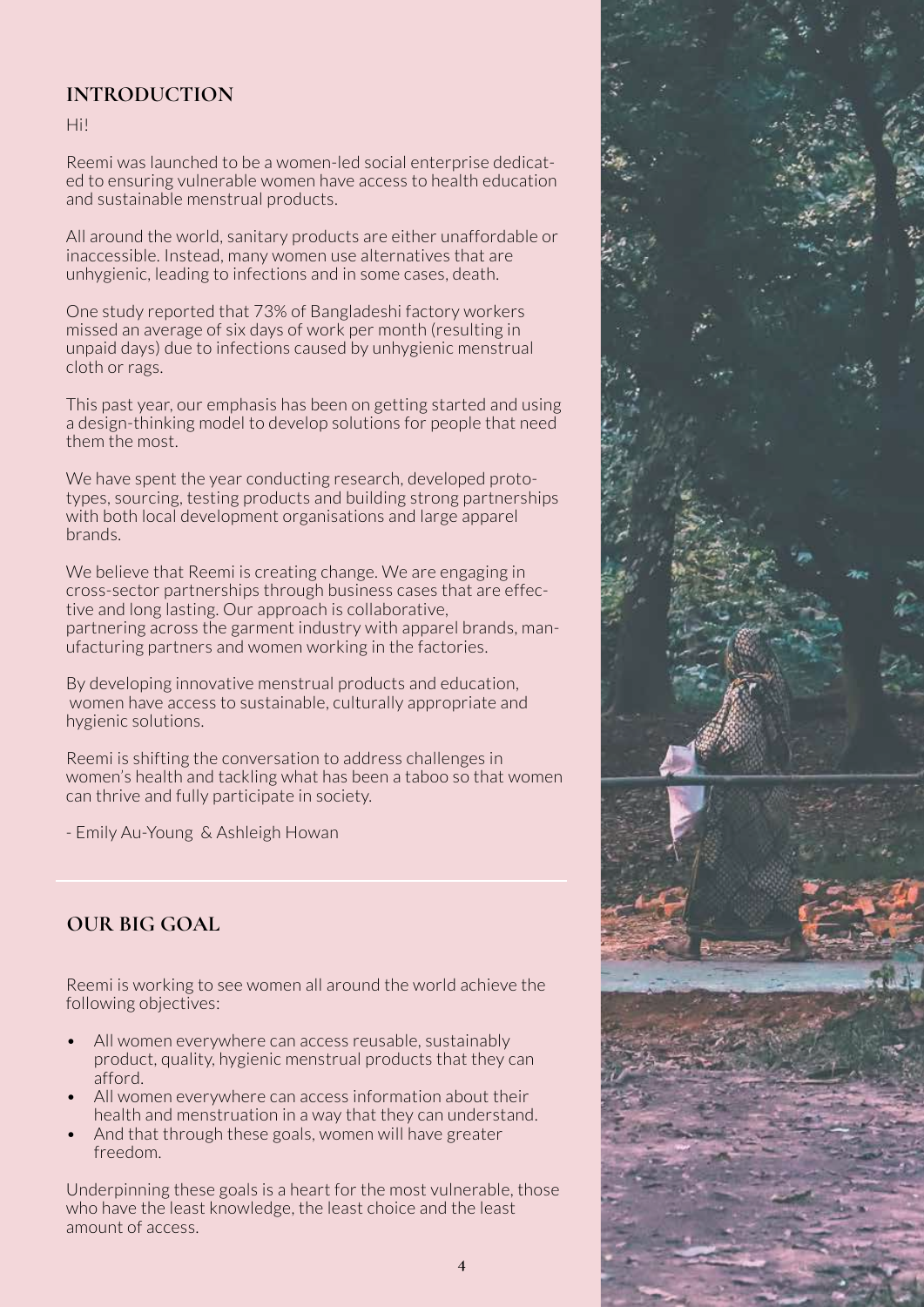#### **TEAM**



**Emily Au-Young Executive Director**

Em has a history of starting things like; twoWORLDS Clothing or working in a startup that was the 5th fastest growing company in NZ, and has most recently been working in Hong Kong in international development for the past four years. Em loves addressing global issues through business and has a heart for women's empowerment.



**5**

#### **Ashleigh Howan Health Director**

Ash has worked as a nurse in community health, health research and the Emergency Department. Working in a department that requires urgent care, Ash is passionate about health education, and preventative care - as it is effective, more empowering, and cycle-breaking.

#### **GOVERNED BY A BOARD OF TRUSTEES**

**Emily Au-Young, Chairperson** Director for Reemi

**Jonathan Dann,** Treasurer Business development Manager for PKF Rutherfords

**Ashleigh Howan,** Secretary Director for Reemi and Senior Nurse, Middlemore Hospital

**Kate Falconer**

Director of Operations, Crossroads Foundation, Hong Kong.

**Catherine de Zwaan** Patient & Carer Experience Team Manager and Voluntary Services Lead, NHS, United Kingdom

#### **ADVISORY BOARD**

*Offering advice on an as-needed basis*

#### *Health and Education*

*Dr. Indu Kapoor. Anaesthetist, Wellington. Dr. Denise Dignam. ex-Professor at UTS. Dr. Rebekah Lamb. Obgyn Doctor, Papua New Guinea Nazneen Huq. Founder Change Associates, Bangladesh. Dr. Shelley Torcetti. Crossroads Foundation, Hong Kong.*

#### *Marketing, PR & Fundraising*

*Serrie Fung. Brand Consultant, Toronto. Beka Gowan. Graphic Designer & Photographer, Auckland. Letitia Montford. Consultant.*

#### *Industry Experts*

*Jules Carroll, Ethical Sourcing Consultant, Auckland Nick & Nevada Leckie. Founders of Okewa, Wellington. James Stonyer. Deane Apparel, Auckland. Angelyn Lim. Corporate Law, Hong Kong.* 

#### *Business Development*

*Jason Noble. Crossroad Foundation, Hong Kong Jonnie Haddon. Manager at Creative HQ Robin Seyfert, Founder of Basha Boutique, Bangladesh*

#### **STRATEGIC PARTNERS**



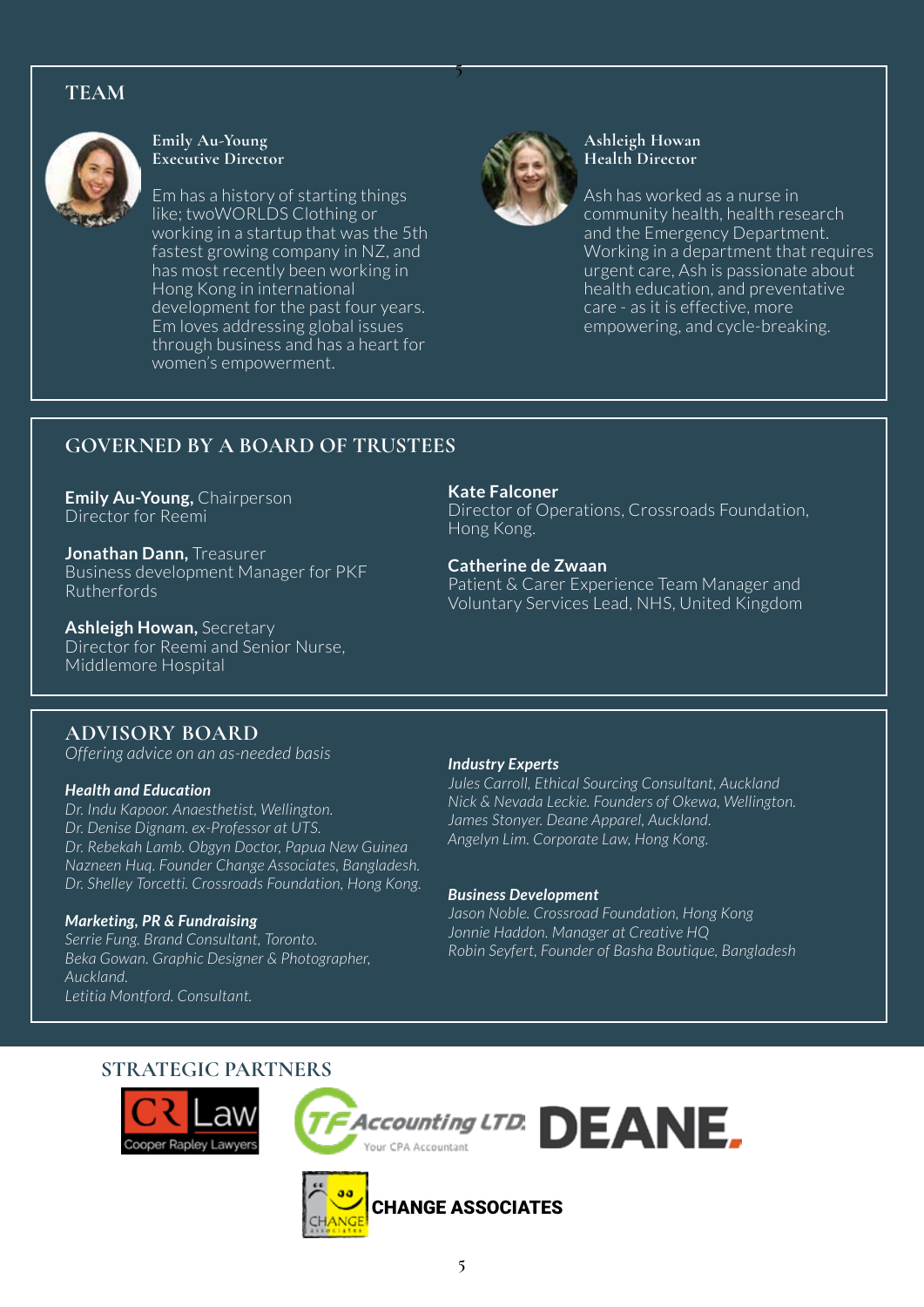Approximately 80-95%\* of Bangladeshi women don't use sanitary products because they either can't afford them or they are inaccessible. Instead, many women use cloth or torn sari known as 'nekra'.

\*Variable between studies

Ahmed, R., and K. Yasmin. Menstrual hygiene: breaking the silence. Beyond construction: Use by all. A collection of case studies from sanitation and hygiene promotion practitioners in South Asia. London: WaterAid, 2008, 283-287.

### **WHAT'S WRONG WITH NEKRA?**

unhygienic places,<sup>1</sup> like under their bed!

And as you can imagine, using unclean cloth has contributed to

per month due to infections caused by unhygienic menstrual cloth or rags.2

management is the path to better health, dignity and business. Geneva: Water

Supply & Sanitation Collaborative Council, 2013, 10.

### **HOW IS THE ENVIRONMENT AFFECTED?**

Bangladesh is also one of the poorest and most densely-populated nations on earth. On an environmental level, it has become a dumping ground for many countries. Lack of awareness and urban planning have resulted in an overburdened waste management system; less than half of the rubbish produced in the supercity of Dhaka gets collected regularly.4

Streets overflow with rubbish and toxic substances and drains are clogged with waste. With more than 40 million women of reproductive age living in Bangladesh, $5$  continuing to use disposable, non-degrading sanitary products poses an ecological nightmare.

4. Afroz, R., K. Hanaki, and R. Tudin. Factors affecting waste generation: a study in a waste management program in Dhaka City, Bangladesh. Springer Science+Business Media B.V, 2010.

factbook/geos/bg.html (accessed May 2018).

### **HOW ARE WOMEN BEING HELD BACK?**

Both cultural restrictions and gender roles contribute to making menstrual health a taboo topic. These factors alongside a lack of education and facilities, misconceptions and negative attitudes - have led to negative self-image for women and an 'impure', shameful stigma towards periods.3

As well as infections and missed days of work, these cultural norms reduce women's confidence to participate in society.

Needs Assessment, Newstone Global Consulting, 5-6.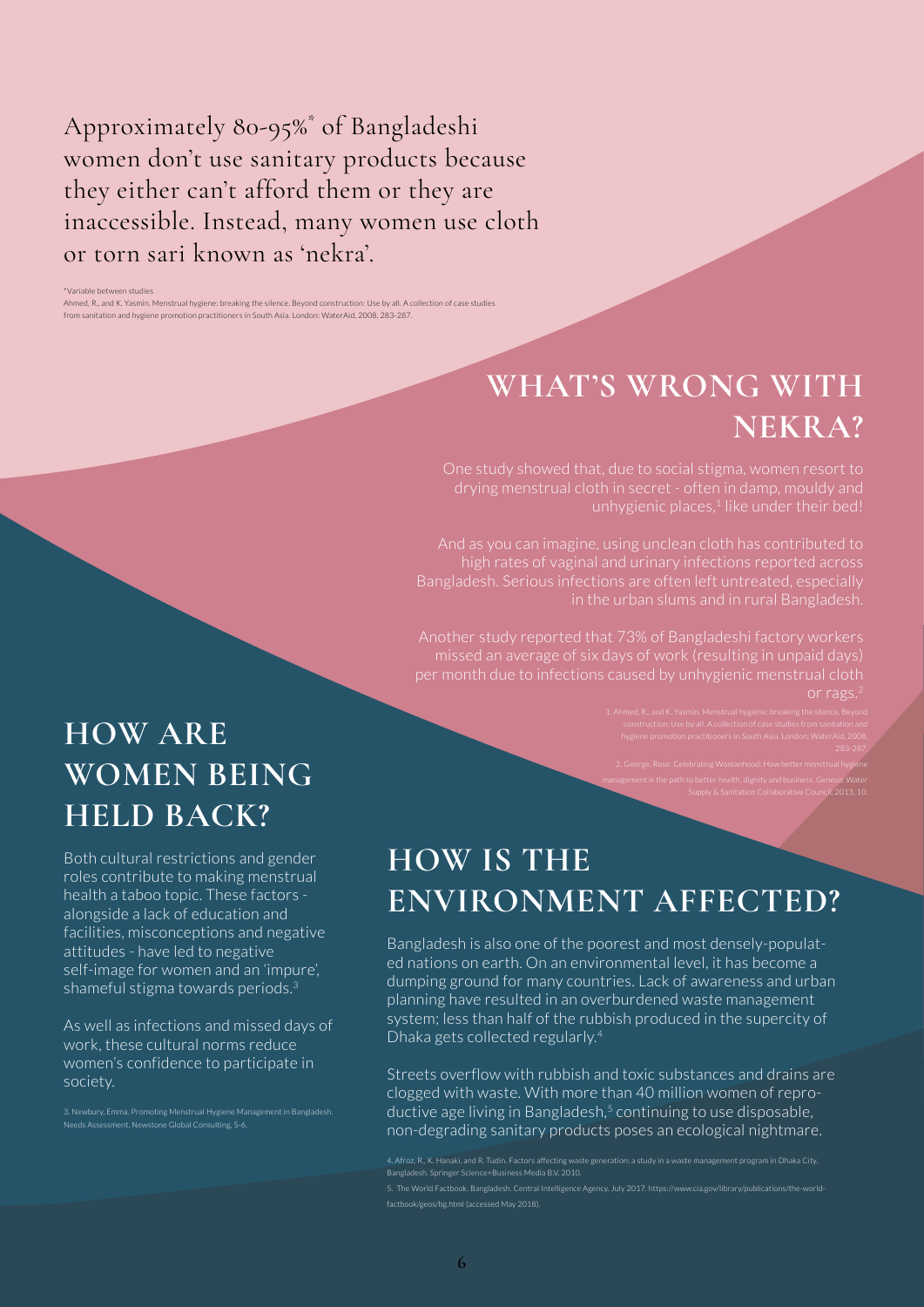

One of our team members spent 3 months in Bangladesh, working with garment workers to research and understand the needs that women have. What we took away from Bangladesh was a lot of cultural learnings, a few more myths and the realities of deep need. The road leading up to the garment factories, would have rivers dyed a deep blue from the denim we are obsessed with, causing also sorts of environmental problems for the surrounding areas.

At 32, Fariha\* (pictured above) is one of the older women working in the garment factories. She lives a short 5-minute walk from the denim factory, producing jeans for brands like Levis Strauss. Fariha earns about \$114 NZD a month for her work, which is above average for most garment workers in Bangladesh. Since the factory introduced a sanitary pads scheme through a local NGO partner, Change Associates, she can now afford them. Sometimes, she had to miss work due to her period, which means missed pay and that can be difficult on a tight budget. But disposing the products at home is still her biggest problem. Particularly the shame of men seeing her dirty pad whether her husband or the men that clean the rubbish littered all over the streets.

A lack of infrastructure is problematic in many developing countries, and Bangladesh is not exempt. Fariha is one of the lucky women no longer getting infections but there are millions more across the country and in fact, across the globe that face issues each month.

\*name has been changed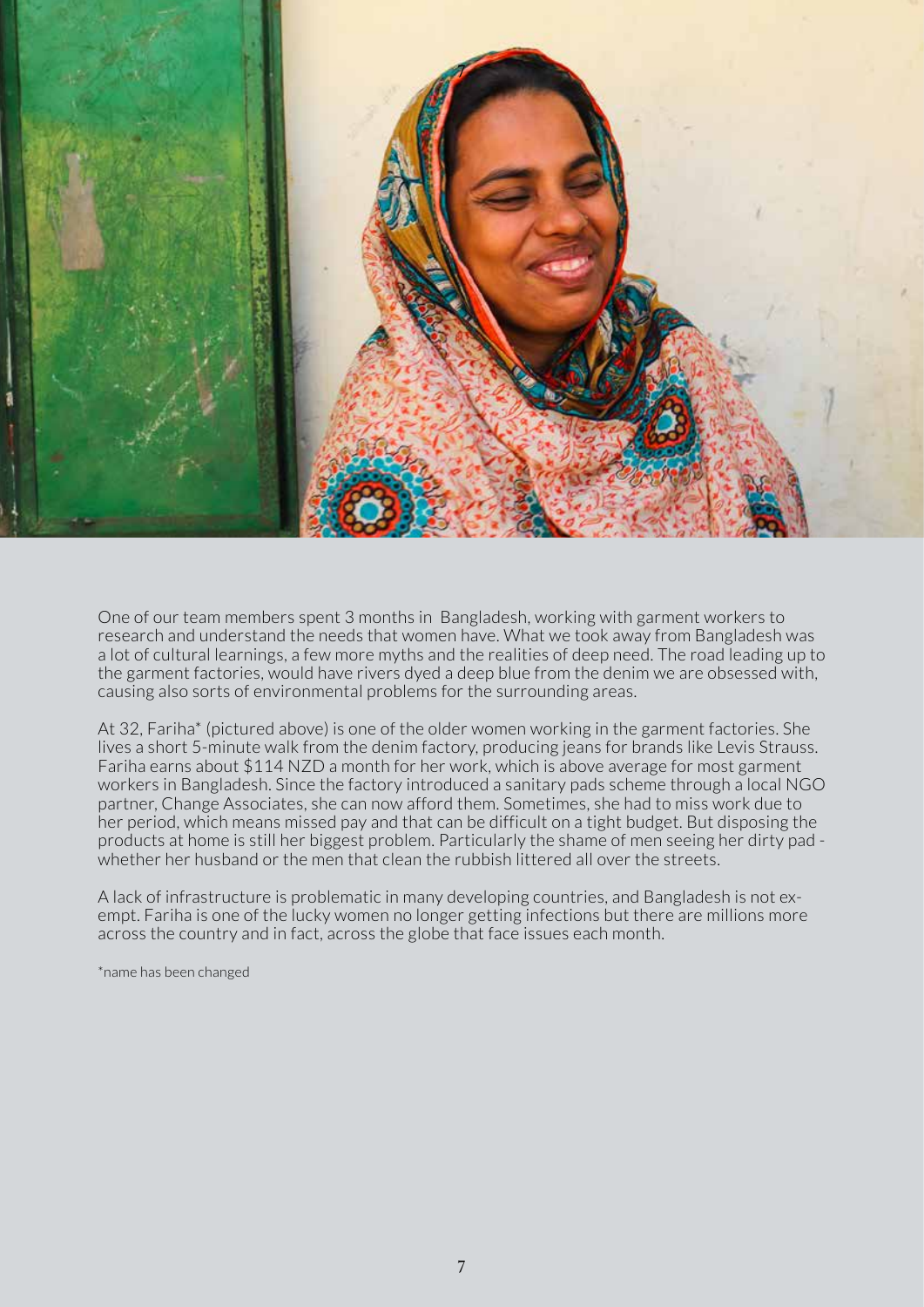### **STRATEGIC APPROACH**

We are using a three-pronged approach in order to see our vision come to life.





- **Up to 10,000 workers per factory**
- **Brands and factories are under pressure to support workers better**
- **Factories experience issues with blocked plumbing associated with menstruation**
- **Sick leave can be up to 6 days p/mo for infections related to periods**

alongside the whole supply chain

**BRANDS ↓ MILLS ↓ FACTORIES ↓ CONSUMERS** 

### **TARGET GROUPS**

#### **1 2 3**

#### **RURAL POOR**

The rural poor with no or limited cash (semi) permanent refugee camps who have no real income, and limited or no choice. For example the Rohingya refugee women.

#### **WORKING POOR**

The working poor. Those who feed, house, clothe & educate themselves and their families and simply do not have the disposable income to buy appropriate safe products. For example the garment workers in Dhaka.

#### **HIGH INCOME**

Those who can pay for a product, but are looking for something that is sustainably produced, produces less waste, is cheaper than the most common options.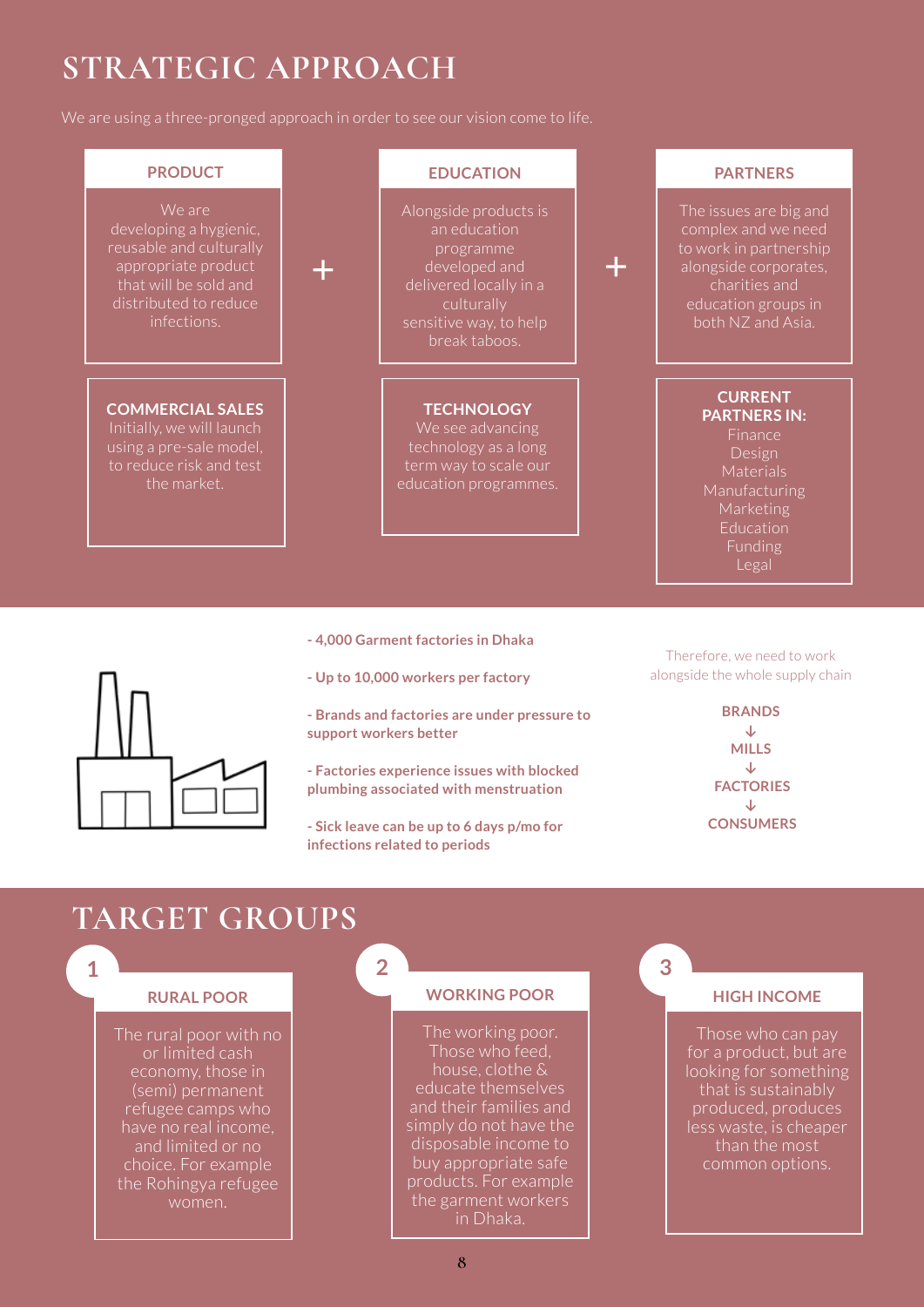### **OUR WORK IN 2018-2019**

### **OUR PARTNERSHIPS**

The issues are big and complex and we need to work in partnership alongside corporates, charities and education groups in both NZ and Asia. We have held meetings with various companies and NGO partners to establish partnerships.

New partnerships established this year.

#### **Deane Apparel, Auckland, New Zealand.**

Deane Apparel is the brand successful brands wear, as NZ's premium uniform manufacturer who have been around for more than 80 years. Deane is committed to sustainability and social responsibility and have chosen to work alongside us. We are proud to see that Deane has taken the initiative to not just improve internal processes but work alongside us to improve systemic issues in the apparel industry, globally.

Deane provides us with pro-bono support through product development and design.

#### **Cooper Rapley, Palmerston North, New Zealand.**

Cooper Rapley is one of the Manawatu's leading and largest law firms and has been serving clients for more than over 100 years. We are grateful for their dedication to the community and deep belief in giving back, and it's special to be working alongside a firm in our former hometown of Palmerston North.

Cooper Rapley provides us with pro-bono support through legal advice, charitable trust establishment and general counsel.

#### **TF Accounting, Palmerston North, New Zealand.**

TF Accounting specializes in small business and general accounting services. A boutique accounting firm, we are grateful for all the advice to keep us in good financial health.

TF Accounting provides us with pro-bono support through accounting services.

#### **Meetings**

We have also had corporate and NGO meetings to discuss future partnerships with the following companies; CottonSeed,TAL Apparel, Li & Fung Foundation, BSR HK, CoCoon, HKRITA, Basha Boutique, Change Associates, iDE Bangladesh, WFP Bangladesh, Uniqlo HK, Novotex, PIE Consulting, Argamantech, HGM Legal, Tear Fund New Zealand, and BHive.

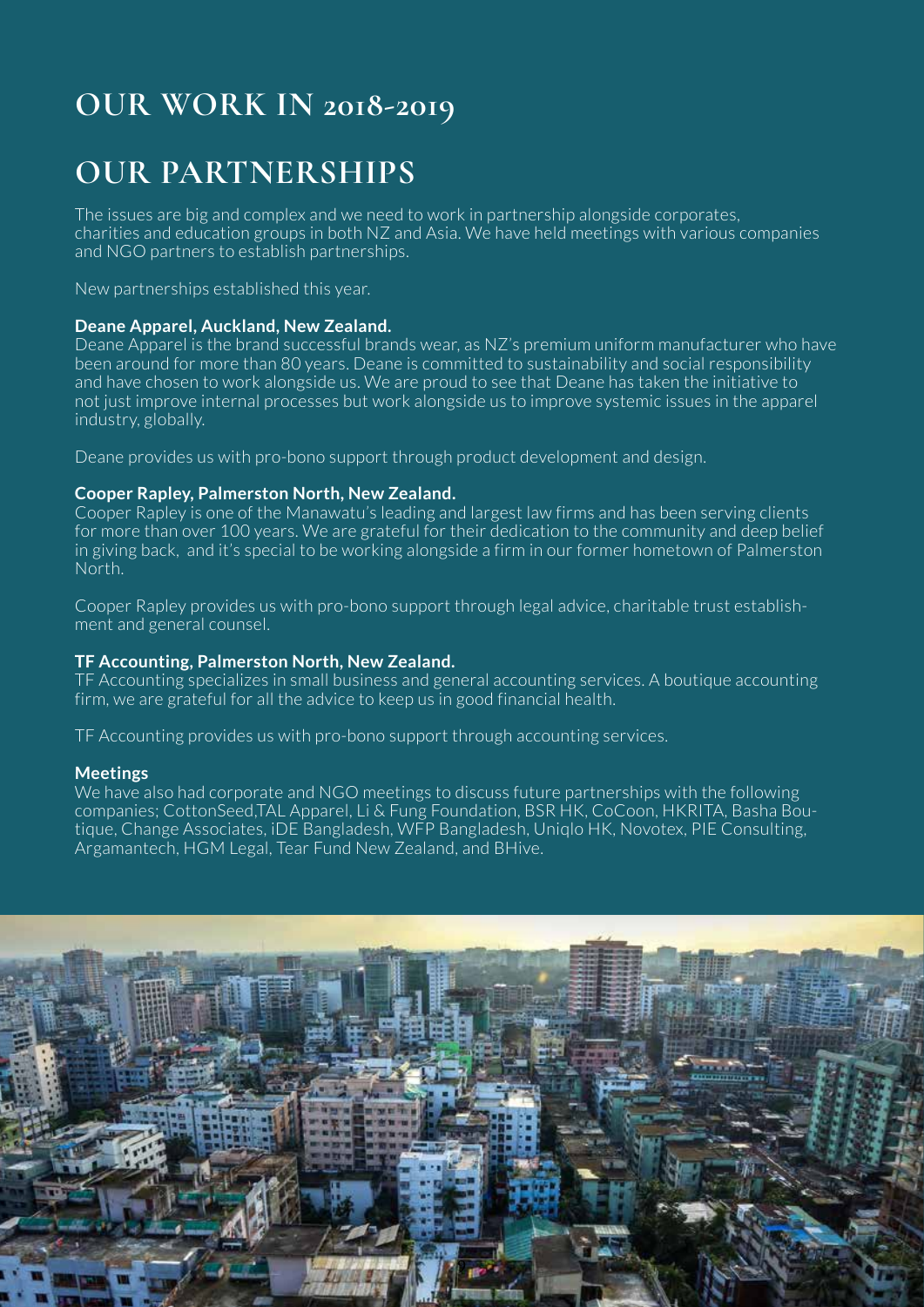### **OUR PRODUCT**

#### *(CURRENTLY IN DEVELOPMENT)*

We are developing a hygienic, reusable and culturally appropriate product that will be sold and distributed to reduce infections. We have followed a design-thinking approach (empathise, define, ideate, prototype and test) and have put emphasis initially on the 'empathise' stage, where we meet and talk with women to understand the issues that they face.

- Conducted qualitative surveys on 33 garment workers through Change Associates and independent contractors
- Conducted a problem-discovery survey on 80 garment workers through Change Associates
- Conducted pre and post surveys on participants at Basha Boutique with 40 employees
- Observed working and living conditions in different garment factories in Dhaka and in the Rohingya refugee camp in Cox's Bazar
- Developed prototypes with Deane Apparel for period underwear
- Developed prototypes with Basha Boutique, including reusable pads and cloth napkins.
- Conducted a trial run of a MHM programme on 30 women at Basha Boutique
- Registered "Reemi" as a trademark in New Zealand.

We have sourced a manufacturer to help produce enough samples for 200 women, which we will then test and trial. Developing the prototype has been difficult, as we have needed to source fabrics from China, as well as CottonX from Israel.







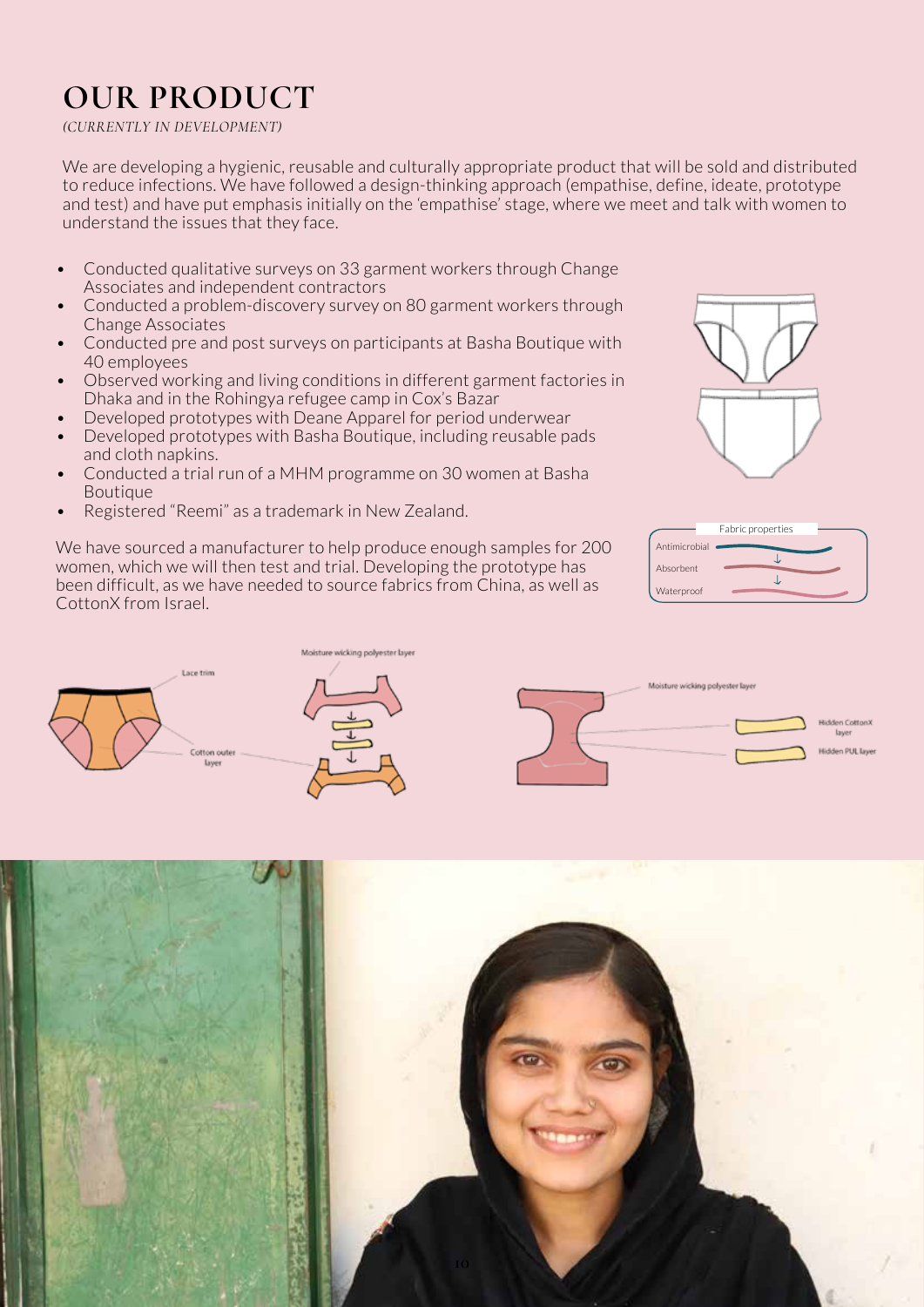### **OUR EDUCATION**

In order to obtain our goal of making periods positive, providing products is only half the story; we also need to challenge cultural stigmata and give women the power of knowledge.

We have put our time and energy on finding the right partnerships to deliver these programmes. We began our process using the design thinking model. First, we met and talked with various groups and women, about what they currently use and the problems associated with their menstrual cycle, called the "emphasize" part of the process. It helped us understand the needs and issues women face.

- In discussion with Menstrupedia, who have confirmed they are able to provide educational resources in local languages, including videos and comics.
- Conducted a trial run of a MHM programme on 30 women at Basha Boutique
- Observed and worked alongside Change Associates with their educational programmes inside garment factories.

#### **Below are a few photos taken while observing educational programmes with Change Associates in Dhaka.**

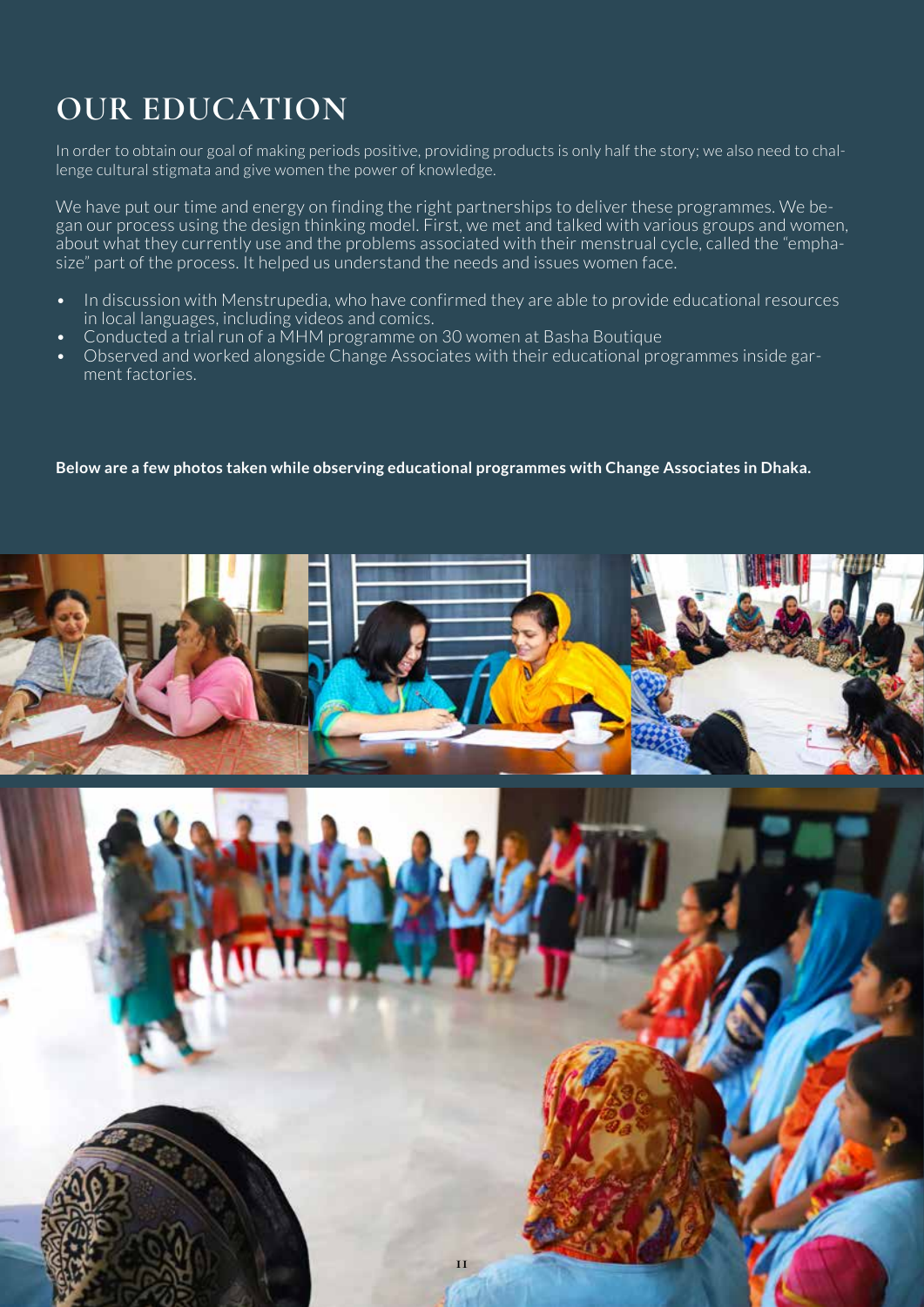#### **FUNDRAISING ACTIVITIES**

We focused on relationship building and hosted two private events in Auckland, a crowd fundraiser on givealittle.co.nz, and held two dinners in Palmerston North.



#### **PRESS**

We were featured in a full feature Sunday Star Times article both in print and online in December 2018.



#### **SOCIAL MEDIA**

We launched our website, www.reemi.org, our Facebook page and Instagram page in this past year.





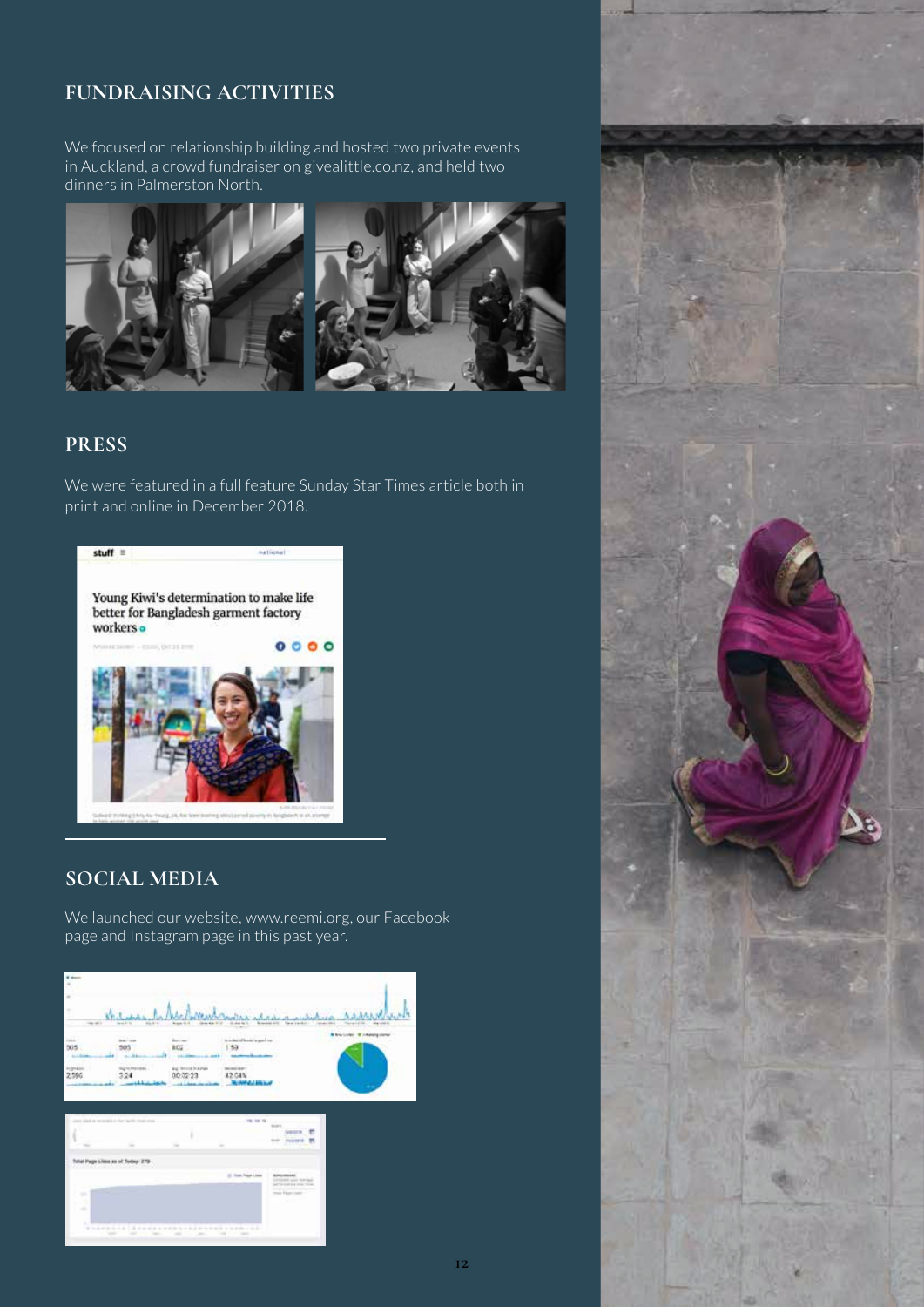#### **For the year ended 31 March 2019 Compilation Report to the Trustees of Reemi Charitable Trust.**

#### **Scope**

On the basis of information provided and in accordance with Service Engagement Standard 2 Compilation of Financial Information, we have compiled the financial statements of Reemi Charitable Trust for the year ended 31 March 2019.

These statements have been prepared in accordance with the accounting policies described in the Notes to these financial statements.

#### **Responsibilities**

The Trustees are solely responsible for the information contained in this financial report and have determined that the accounting policies used are appropriate to meet your needs and for the purpose that the financial statements were prepared.

The financial statements were prepared exclusively for your benefit. We do not accept responsibility to any other person for the contents of the financial statements.

#### **No Audit or Review Engagement Undertaken**

Our procedures use accounting expertise to undertake the compilation of the financial statements from

information you provided. Our procedures do not include verification or validation procedures. No audit or review engagement has been performed and accordingly no assurance is expressed.

#### **Independence**

TF Accounting had provided budgeting advice from time to time to Reemi Charitable Trust and the director of TF Accounting is related to Trustee - Emily Au-Young. TF Accounting is also a sponsor for Reemi Charitable Trust by providing free accounting services. TF Accounting is not involved in matters relating to Reemi Trust nor it was involved in Reemi's operational matters.

#### **Disclaimer**

We have compiled these financial statements based on information provided which has not been subject to an audit or review engagement. Accordingly, we do not accept any responsibility for the reliability, accuracy or completeness of the compiled financial information contained in the financial statements. Nor do we accept any liability of any kind whatsoever, including liability by reason of negligence, to any person for losse

incurred as a result of placing reliance on this financial report.

**Fong Au-Young CPA(Aust.) TF Accounting Limited P O Box 5080 Terrace End Palmerston North 4441**

**Dated: 4 September 2019**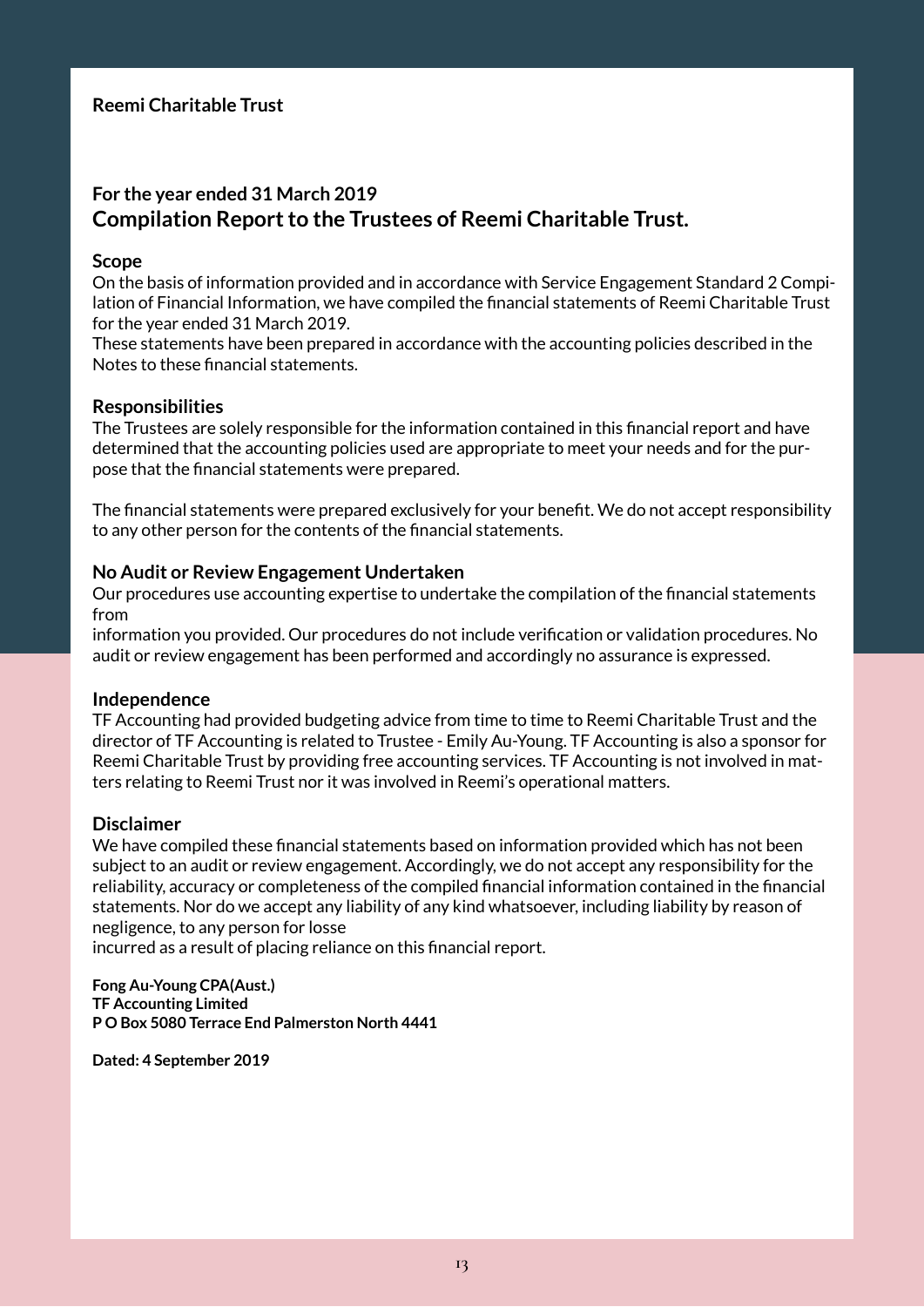### **Approval of Financial Report**

#### **Reemi Charitable Trust**

For the year ended 31 March 2019

The Trustees are pleased to present the approved financial report including the historical financial statements of Reemi Charitable Trust for year ended 31 March 2019.

**APPROVED Jonathan Dann, Treasurer, on behalf of Reemi Charitable Trust**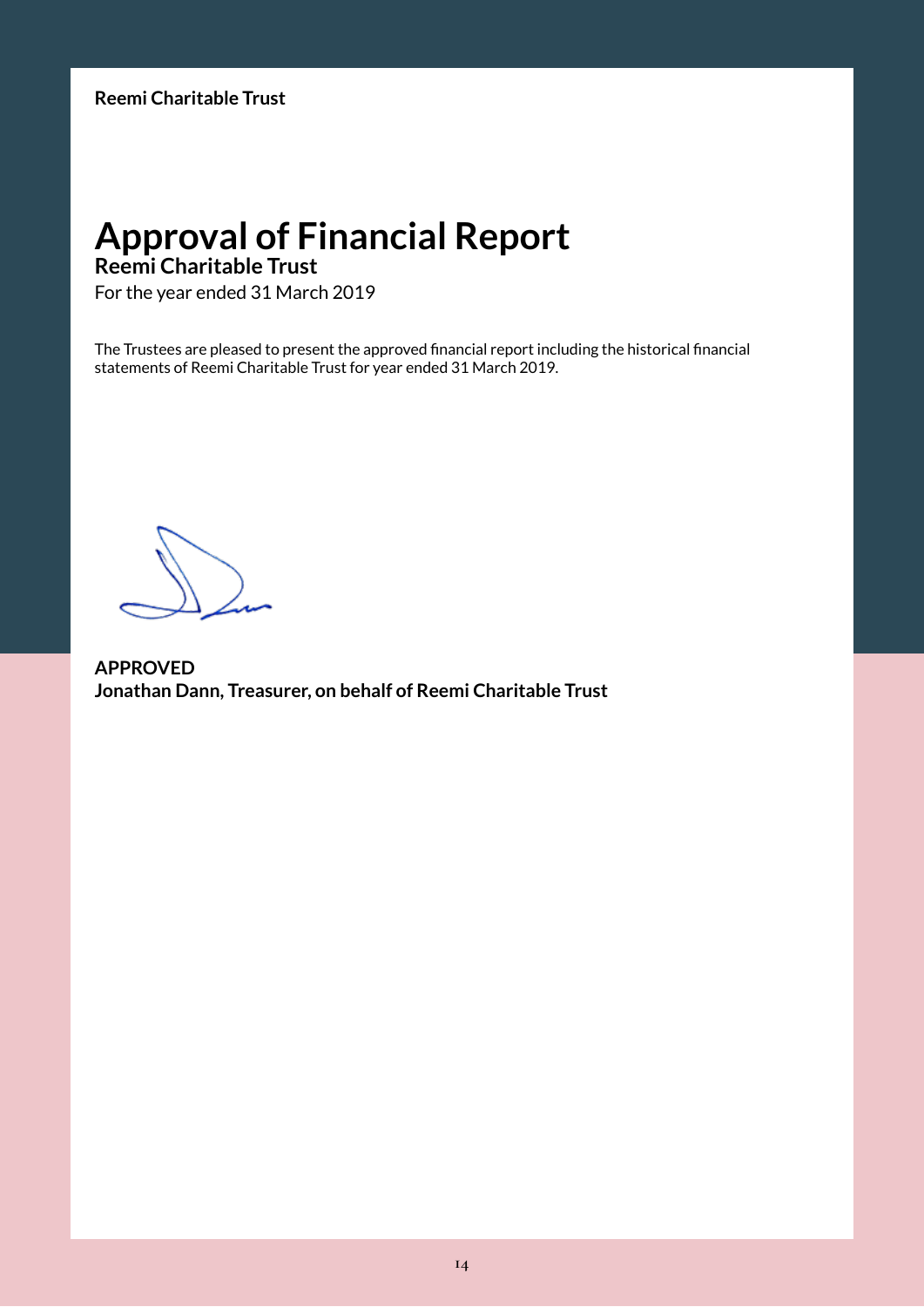### **Statement of Financial Performance**

**As at 31 March 2019**

| <b>Account</b>                              | <b>Notes</b>   | 2019   | 2018 |
|---------------------------------------------|----------------|--------|------|
| Revenue                                     |                |        |      |
| Revenue from providing goods & services     | $\mathbf{1}$   | 28,374 | 41   |
| <b>Total Revenue</b>                        |                | 28,374 | 41   |
| <b>Expenses</b>                             |                |        |      |
| Volunteer and employee related costs        | $\overline{2}$ | 7,740  |      |
| Costs related to providing goods or service | 2              | 3,168  | 41   |
| Other expenses                              | $\overline{2}$ | 1,787  |      |
| Marketing                                   |                | 256    |      |
| <b>Total Expenses</b>                       |                | 12,951 | 41   |
|                                             |                |        |      |
| Surplus/(Deficit) for the Year              |                | 15,347 | 0.00 |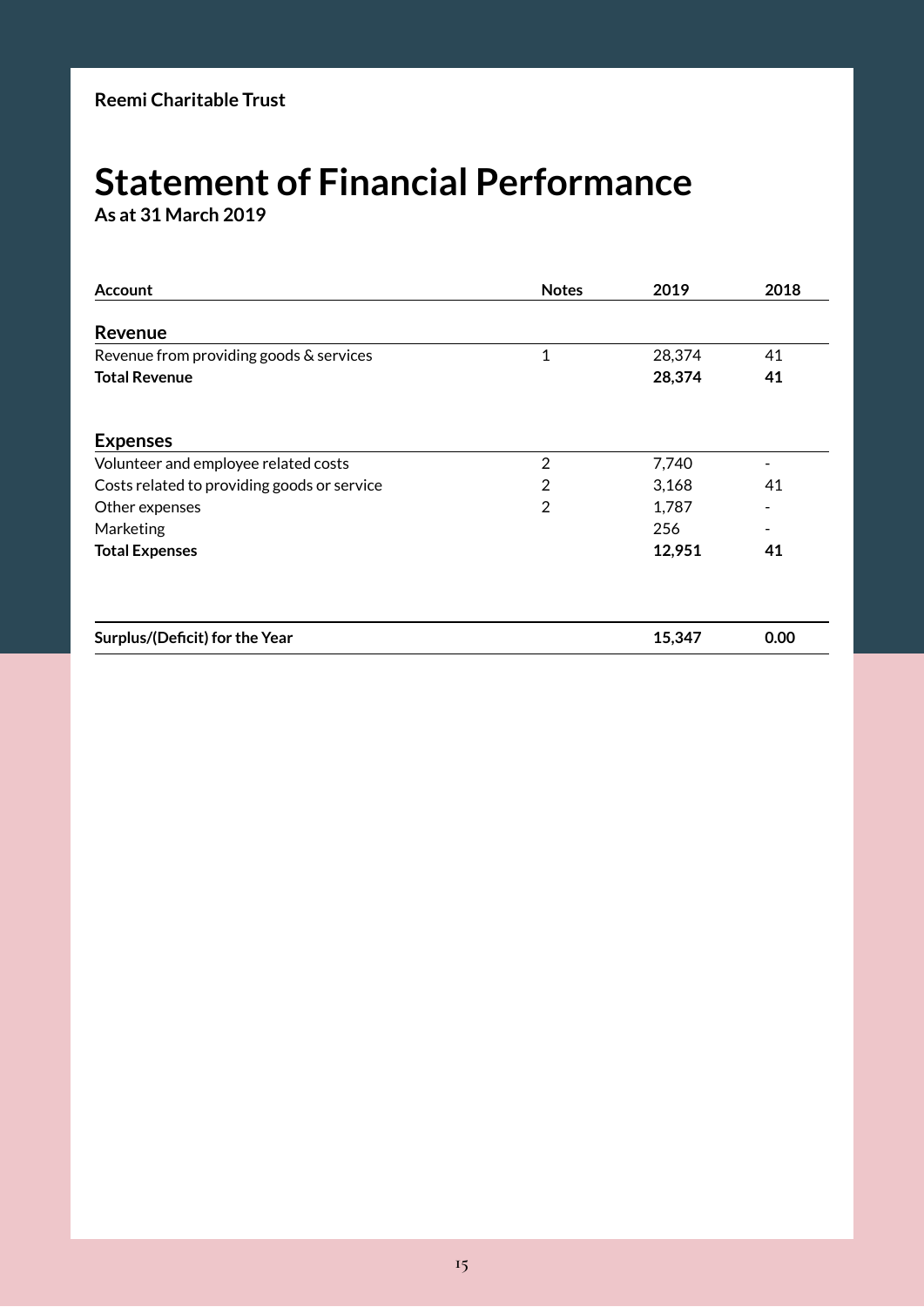### **Statement of Financial Position**

**As at 31 March 2019**

**This statement has been prepared without conducting an audit or review engagement, and should be read in conjunction with the attached Compilation Report.**

|                                 |              | 31 Mar | 31 Mar |
|---------------------------------|--------------|--------|--------|
| <b>Account</b>                  | <b>Notes</b> | 2019   | 2018   |
| <b>Assets</b>                   |              |        |        |
| <b>Current Assets</b>           |              |        |        |
| Bank accounts and cash          | 3            | 17,507 | -      |
| <b>Total Current Assets</b>     |              | 17,507 | -      |
| <b>Non-Current Assets</b>       |              |        |        |
| <b>Other Non-Current Assets</b> | 3            | 518    | -      |
| <b>Total Non-Current Assets</b> |              | 518    | ۰      |
| <b>Total Assets</b>             |              | 18,025 |        |

#### **Liabilities**

| <b>Current Liabilities</b>                              |   |           |   |
|---------------------------------------------------------|---|-----------|---|
| Creditors and accrued expenses                          | 4 | 2,602     |   |
| <b>Total Current Liabilities</b>                        |   | 2,602     | - |
| <b>Non-Current Liabilities</b>                          |   |           |   |
| <b>Total Liabilities</b>                                |   | 2.602     |   |
| <b>Total Assets less Total Liabilities (Net Assets)</b> |   | 15,347.00 |   |

#### **Accumulated Funds**

| Accumulated Surpluses (or Deficits) | 15A2c | $\overline{\phantom{0}}$ |
|-------------------------------------|-------|--------------------------|
| <b>Total Accumulated Funds</b>      |       | $\overline{\phantom{a}}$ |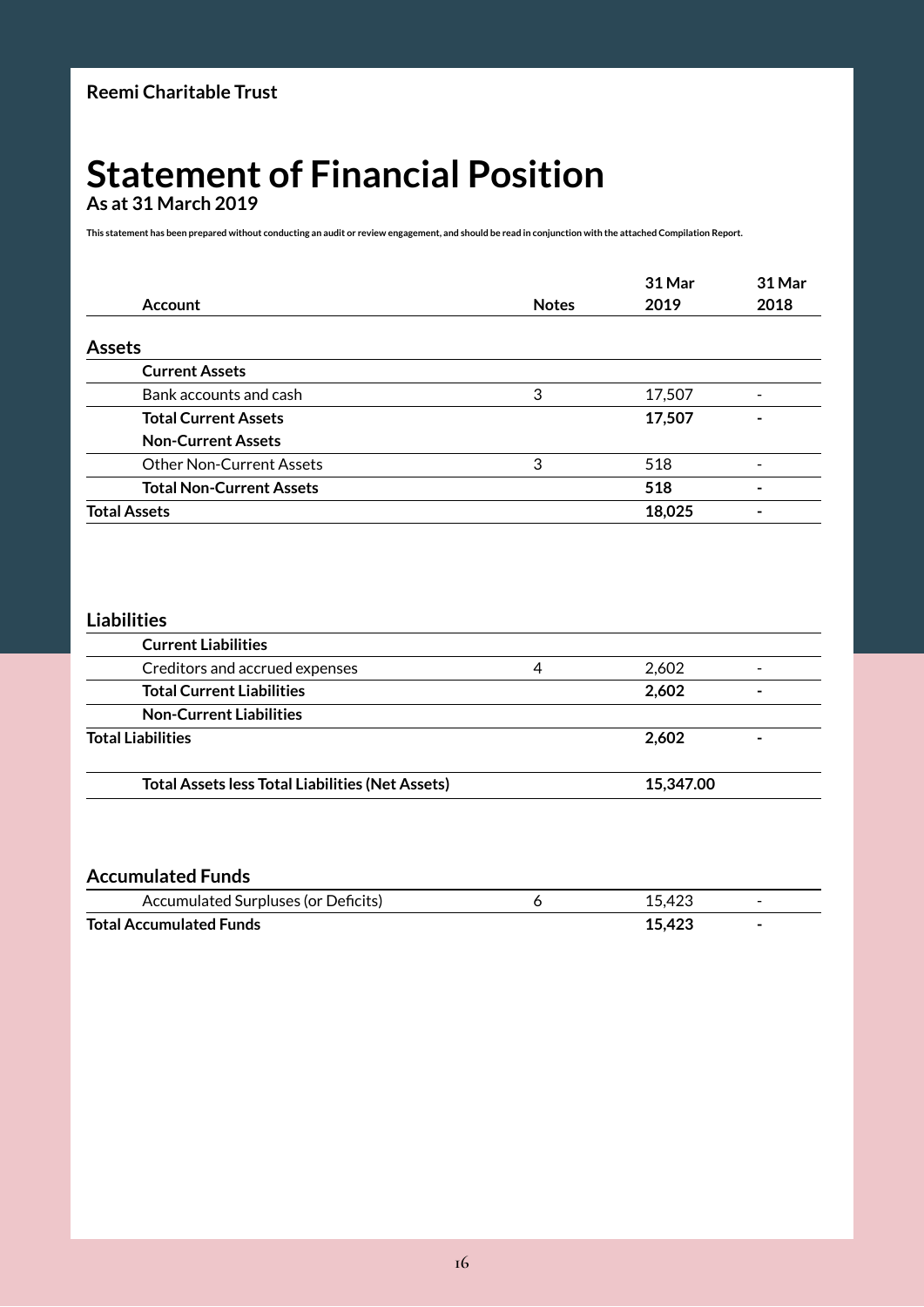#### **Statement of Cash Flows As at 31 March 2019**

**This statement has been prepared without conducting an audit or review engagement, and should be read in conjunction with the attached Compilation Report.**

| 2019      | 2018 |
|-----------|------|
|           |      |
| 36,082    | 41   |
| (10, 365) | (41) |
| (502)     |      |
| 25.215    |      |
| 25.215    |      |
|           |      |

#### **Cash Balances**

| Cash and cash equivalents at end of period | 25 215 | $\sim$ |
|--------------------------------------------|--------|--------|
| Net change in cash for period              | 25 215 |        |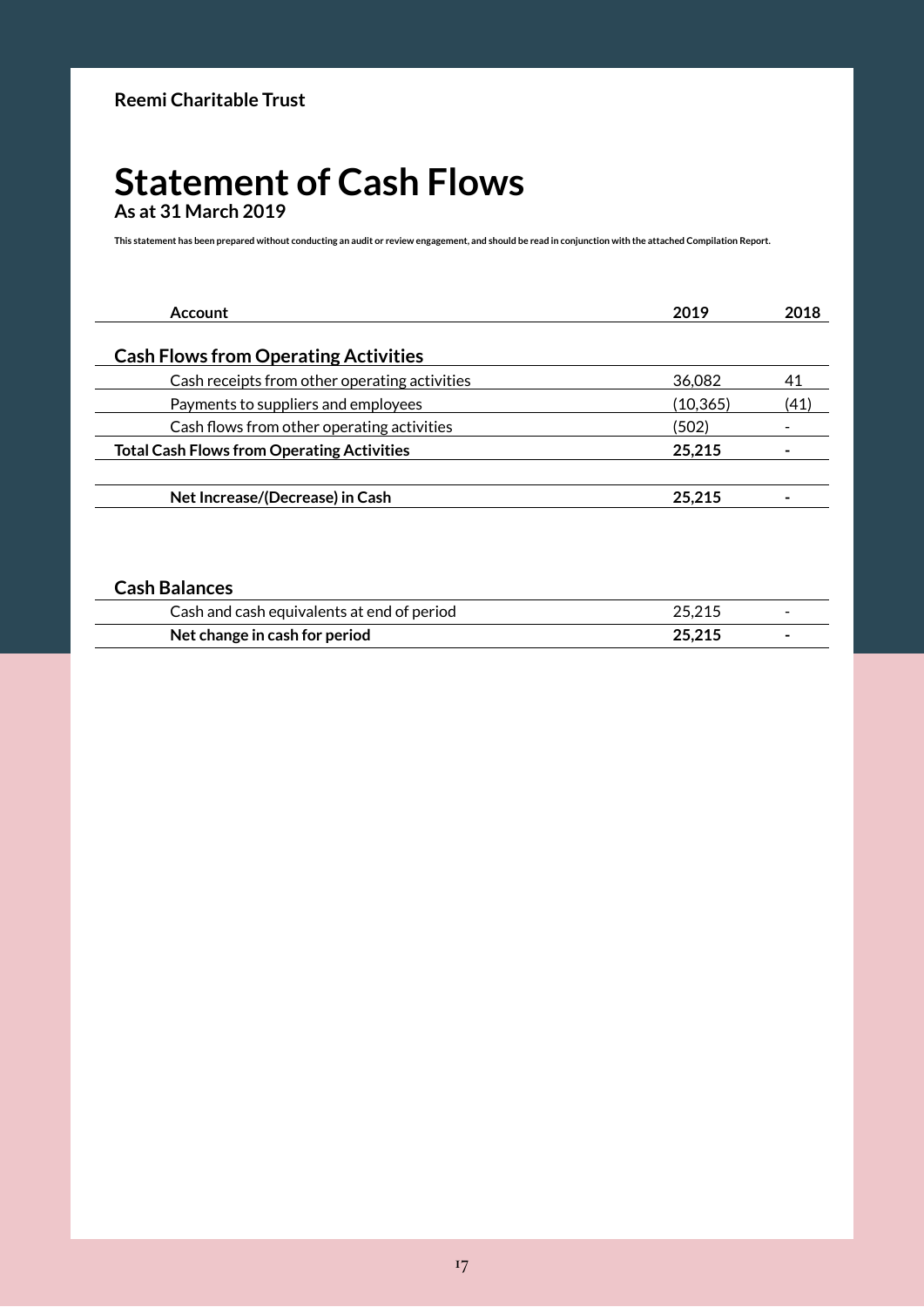### **Statement of Accounting Policies**

For the year ended 31 March 2019

**This statement has been prepared without conducting an audit or review engagement, and should be read in conjunction with the attached Compilation Report.**

#### **Accounting Polices Applied**

#### **Basis of Preparation**

Reemi Charitable Trust (herein referred to as "the entity") is incorportated under the Charitable Trust Act 1957 and is registered with the Department of Internal Affiars under the Charities Act 2005.

The entity has elected to apply PBE SFR-A (NFP) Public Benefit Entity Simple Format Reporting - Accrual (Not-For- Profit) on the basis that it does not have public accountability and has total annual expenses equal to or less than \$2,000,000. All transactions in the Performance Report are reported using the accrual basis of accounting. The Performance Report is prepared under the assumption that the entity will continue to operate in the foreseeable future.

#### **Goods and Services Tax (GST)**

The entity is not registered for GST. Therefore all amounts are stated inclusive of GST (if any).

#### **Income Tax**

Reemi Charitable Trust is wholly exempt from New Zealand Income Tax per section CW 41-46 of The Income Tax Act 2007 due to its charitable status.

#### **Specific Accounting Policies**

#### **a) Revenue Recognition**

Revenue from Donations, grants and fundraising are recognised on a cash basis.

#### **b) Bank Accounts and Cash**

Bank accounts and cash in the Statement of Cash Flows comprise cash balances and bank balances (including short term deposits) with original maturities of 90 days or less.

#### **Changes in Accounting Policies**

There have been no changes in accounting policies. Policies have been applied on a consistent basis with those of the previous reporting period.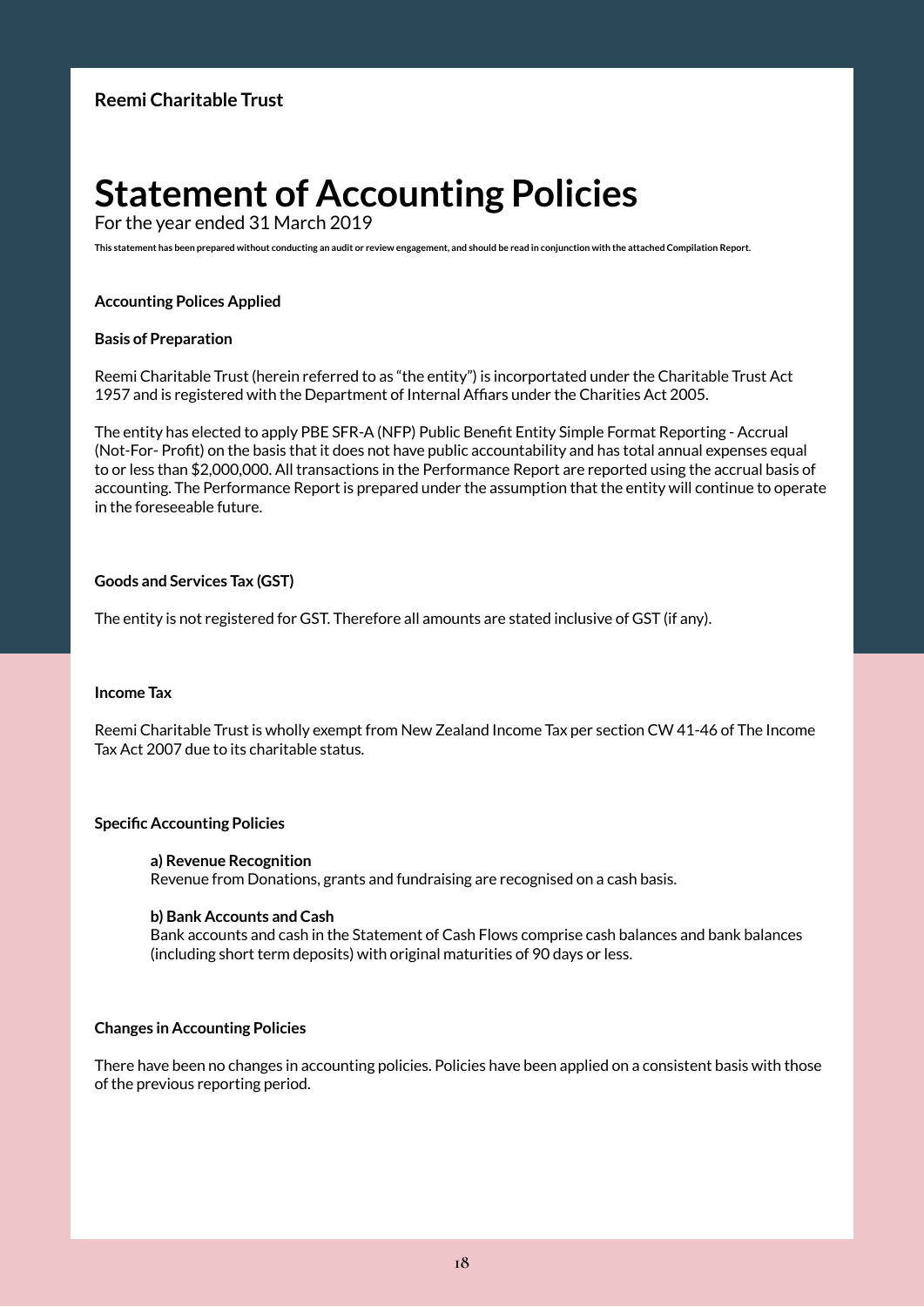### **Notes to the Performance Report**

**For the year ended 31 March 2019**

|                         | <b>Account</b>                                    | 2019   | 2018                     |
|-------------------------|---------------------------------------------------|--------|--------------------------|
| 1. Analysis of Revenue  |                                                   |        |                          |
|                         | Revenue from providing goods or services          |        |                          |
|                         | Donations                                         | 28,374 | 41                       |
|                         | Total Revenue from providing goods or servies     | 28,374 | 41                       |
|                         |                                                   |        |                          |
|                         | <b>Account</b>                                    | 2019   | 2018                     |
| 2. Analysis of Expenses |                                                   |        |                          |
|                         | Volunteer and employee related costs              |        |                          |
|                         | Reimbursement Travel Incidentals                  | 2,454  |                          |
|                         | Travel - International                            | 5,286  |                          |
|                         | Total Volunteer and employee related costs        | 7,740  |                          |
|                         | Costs related to providing goods or services      |        |                          |
|                         | Advertising                                       | 113    |                          |
|                         | <b>Bank Fees</b>                                  | 5      |                          |
|                         | <b>Computer and Software</b>                      | 623    | 41                       |
|                         | <b>Fundraising Expenses</b>                       | 413    | $\blacksquare$           |
|                         | <b>General Expenses</b>                           | 12     | $\overline{\phantom{0}}$ |
|                         | Gifts                                             | 30     |                          |
|                         | Motor Vehicle Expenses                            | 205    |                          |
|                         | <b>Office Expenses</b>                            | 35     | $\blacksquare$           |
|                         | Printing & Stationery                             | 667    | $\overline{a}$           |
|                         | Rent                                              | 1,066  |                          |
|                         | Total Costs related to providing goods or servies | 3,168  | 41                       |
|                         | <b>Other expenses</b>                             |        |                          |
|                         | Legal Expenses                                    | 1,196  |                          |
|                         | <b>Professional Development</b>                   | 35     | $\overline{\phantom{0}}$ |
|                         | Research and Development                          | 556    |                          |
|                         | <b>Total Other expenses</b>                       | 1,787  |                          |
|                         |                                                   |        |                          |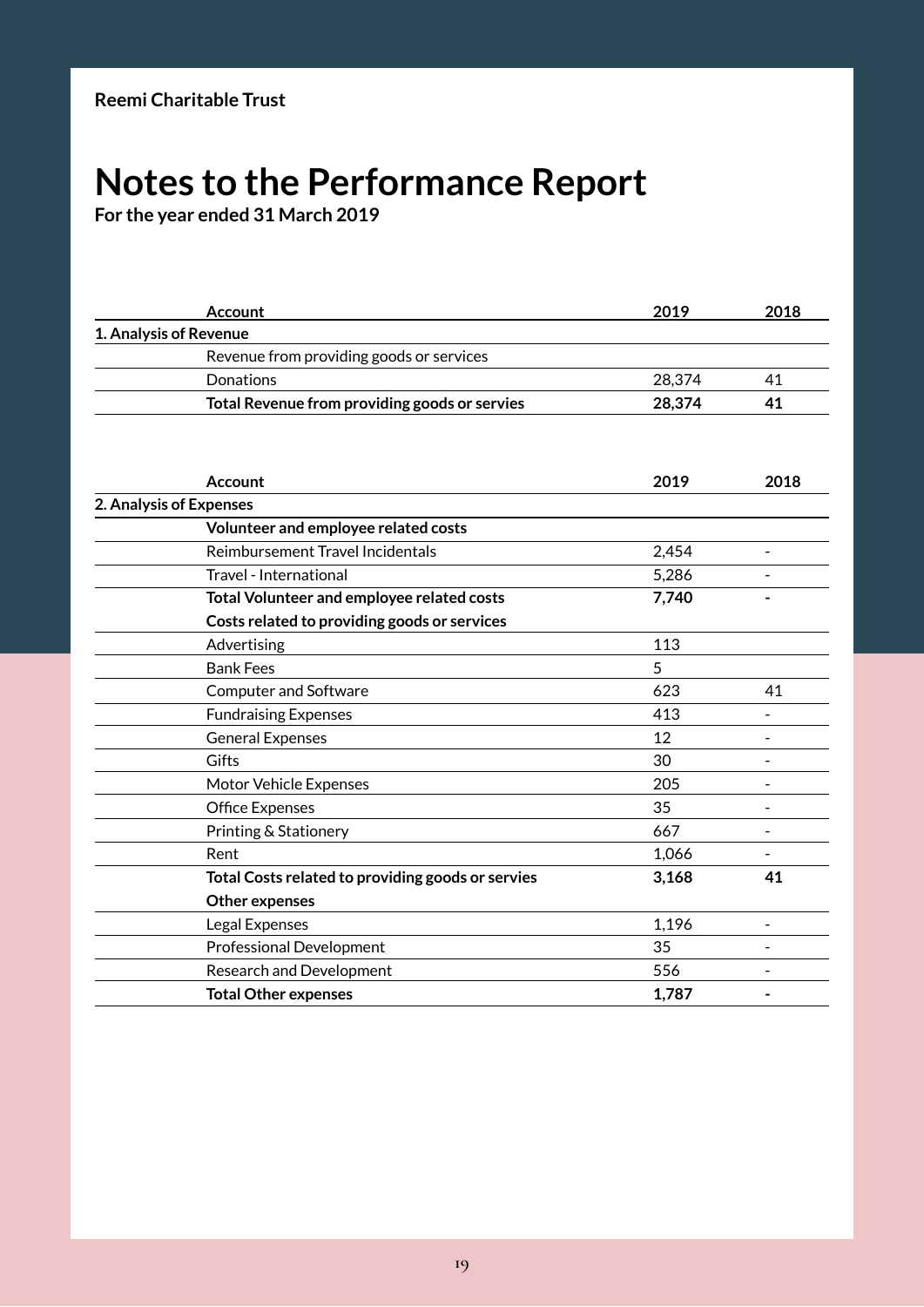### **Notes to the Performance Report (cont.)**

**For the year ended 31 March 2019**

| <b>Account</b>                                                 | 2019   |                | 2018                     |
|----------------------------------------------------------------|--------|----------------|--------------------------|
| 3. Analysis of Assets                                          |        |                |                          |
| <b>Bank accounts and cash</b>                                  |        |                |                          |
| Cash                                                           |        | 17,507         | ٠                        |
| <b>Total Bank accounts and cash</b>                            |        | 17,507         |                          |
| <b>Other non-current assets</b>                                |        |                |                          |
| Intangible Assets                                              | 518    |                |                          |
| <b>Total Other non-current assets</b>                          | 518    |                |                          |
|                                                                |        |                |                          |
| <b>Account</b>                                                 | 2019   |                | 2018                     |
| 4. Analysis of Liabilities                                     |        |                |                          |
| <b>Creditors and accrued expenses</b>                          |        |                |                          |
| <b>Accouts Payable</b>                                         | 2,602  |                | $\blacksquare$           |
| <b>Total Creditors and accrued expenses</b>                    | 2,602  |                | $\overline{\phantom{0}}$ |
| <b>Other non-current liabilities</b>                           |        |                |                          |
|                                                                |        |                |                          |
| <b>Account</b>                                                 | 2019   | 2018           |                          |
| 5. Property, Plant and Equipment                               |        |                |                          |
| There are no assets belonging to the trust as at 31 March 2019 |        |                |                          |
| <b>Account</b>                                                 | 2019   | 2018           |                          |
| <b>6. Accumulated Funds</b>                                    |        |                |                          |
| <b>Accumulated Funds</b>                                       |        |                |                          |
| Accumulated surpluses or (deficits)                            | 15,423 | $\blacksquare$ |                          |
| <b>Total Accumulated Funds</b>                                 | 15,423 |                |                          |
|                                                                |        |                |                          |
| <b>Account</b>                                                 | 2019   | 2018           |                          |
| 7. Breakdown of Reserves                                       |        |                |                          |
| No Reserve available as at 31 March 2019                       |        |                |                          |